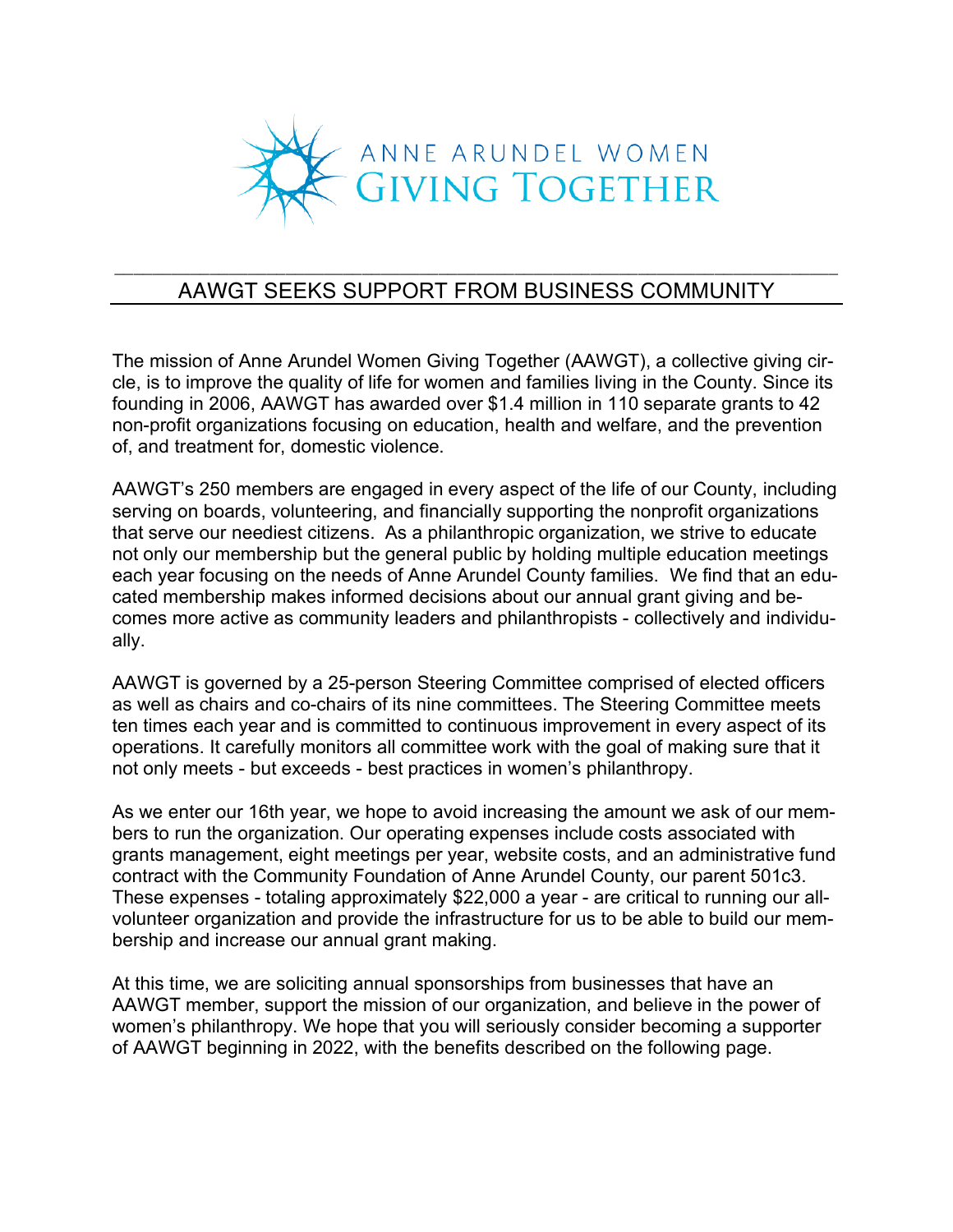

\$5,000 - Signature Sponsor \*\*

- Only one sponsorship available at this level per year
- Spotlight presentation opportunity at all of AAWGT's events
- Business logo prominently featured:
	- o on AAWGT website
	- $\circ$  on all AAWGT event invitations
	- o in AAWGT event signage
	- $\circ$  in AAWGT electronic communications
	- o in AAWGT newsletter

\$2,500 – Leadership Sponsor \*\*

- Spotlight presentation opportunity at two of AAWGT's events
- Business logo prominently featured:
	- o on AAWGT website
	- o on all AAWGT event invitations
	- o in AAWGT event signage
	- o in AAWGT electronic communications
	- o in AAWGT newsletter

## \$1,000 – Advocate Sponsor \*\*

- Business name featured on:
	- o on AAWGT website
	- o on all AAWGT event invitations
	- o in AAWGT event signage
	- o in AAWGT electronic communications
	- o in AAWGT newsletter

\*\* No membership or voting rights conveyed with sponsorships